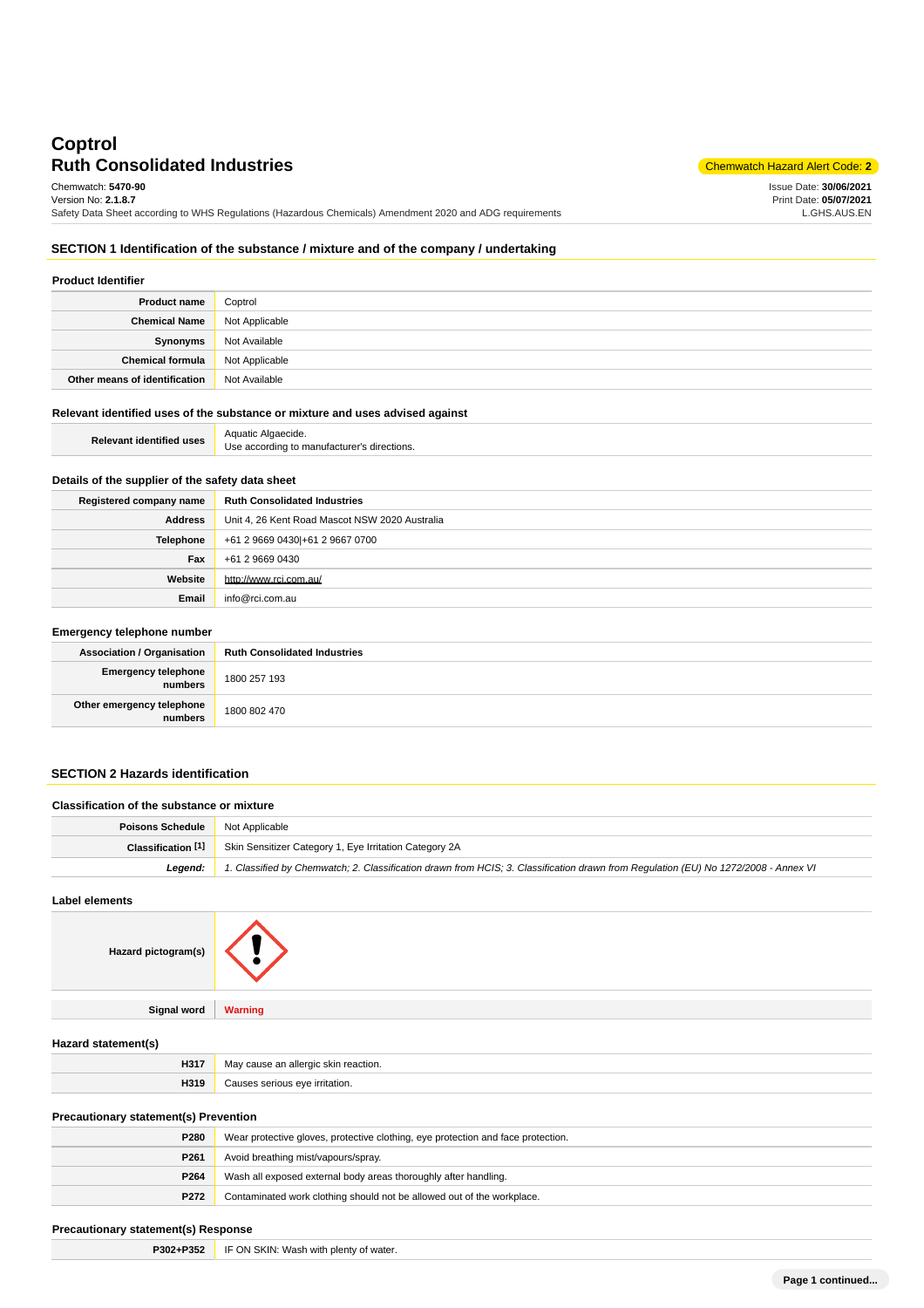| P305+P351+P338 | IF IN EYES: Rinse cautiously with water for several minutes. Remove contact lenses, if present and easy to do. Continue rinsing. |  |
|----------------|----------------------------------------------------------------------------------------------------------------------------------|--|
| P333+P313      | If skin irritation or rash occurs: Get medical advice/attention.                                                                 |  |
| P337+P313      | If eye irritation persists: Get medical advice/attention.                                                                        |  |
| P362+P364      | Take off contaminated clothing and wash it before reuse.                                                                         |  |

### **Precautionary statement(s) Storage**

## Not Applicable

### **Precautionary statement(s) Disposal**

| P501 | b Dispose of contents/container to authorised hazardous or special waste collection point in accordance with any local regulation. |  |
|------|------------------------------------------------------------------------------------------------------------------------------------|--|
|------|------------------------------------------------------------------------------------------------------------------------------------|--|

## **SECTION 3 Composition / information on ingredients**

#### **Substances**

See section below for composition of Mixtures

## **Mixtures**

| <b>CAS No</b> | %[weight]                                                                                                                                                                                                        | Name                      |
|---------------|------------------------------------------------------------------------------------------------------------------------------------------------------------------------------------------------------------------|---------------------------|
| 14025-15-1    | >50                                                                                                                                                                                                              | EDTA disodium copper salt |
| Not Available | $(800-850q/l)$<br>1. Classified by Chemwatch; 2. Classification drawn from HCIS; 3. Classification drawn from Regulation (EU) No 1272/2008 - Annex VI; 4.<br>Classification drawn from C&L * EU IOELVs available |                           |
| Legend:       |                                                                                                                                                                                                                  |                           |

## **SECTION 4 First aid measures**

#### **Description of first aid measures**

| <b>Eye Contact</b>  | If this product comes in contact with the eyes:<br>▶ Wash out immediately with fresh running water.<br>Ensure complete irrigation of the eye by keeping eyelids apart and away from eye and moving the eyelids by occasionally lifting the upper<br>and lower lids.<br>Seek medical attention without delay; if pain persists or recurs seek medical attention.<br>Removal of contact lenses after an eye injury should only be undertaken by skilled personnel.                             |
|---------------------|----------------------------------------------------------------------------------------------------------------------------------------------------------------------------------------------------------------------------------------------------------------------------------------------------------------------------------------------------------------------------------------------------------------------------------------------------------------------------------------------|
| <b>Skin Contact</b> | If skin contact occurs:<br>Immediately remove all contaminated clothing, including footwear.<br>Flush skin and hair with running water (and soap if available).<br>Seek medical attention in event of irritation.                                                                                                                                                                                                                                                                            |
| Inhalation          | If fumes or combustion products are inhaled remove from contaminated area.<br>Lay patient down. Keep warm and rested.<br>▶ Prostheses such as false teeth, which may block airway, should be removed, where possible, prior to initiating first aid procedures.<br>Apply artificial respiration if not breathing, preferably with a demand valve resuscitator, bag-valve mask device, or pocket mask as trained.<br>Perform CPR if necessary.<br>Transport to hospital, or doctor.           |
| Ingestion           | If swallowed do <b>NOT</b> induce vomiting.<br>If vomiting occurs, lean patient forward or place on left side (head-down position, if possible) to maintain open airway and prevent aspiration.<br>• Observe the patient carefully.<br>Never give liquid to a person showing signs of being sleepy or with reduced awareness; i.e. becoming unconscious.<br>Give water to rinse out mouth, then provide liquid slowly and as much as casualty can comfortably drink.<br>Seek medical advice. |

## **Indication of any immediate medical attention and special treatment needed**

Treat symptomatically.

## **SECTION 5 Firefighting measures**

## **Extinguishing media**

- Water spray or fog.
- Foam.
- **Dry chemical powder.**
- **BCF** (where regulations permit).
- Carbon dioxide.

#### **Special hazards arising from the substrate or mixture**

| Fire Incompatibility           | Avoid contamination with oxidising agents i.e. nitrates, oxidising acids, chlorine bleaches, pool chlorine etc. as ignition may result                                                                                                                                                                                                                                                                                                                                          |  |
|--------------------------------|---------------------------------------------------------------------------------------------------------------------------------------------------------------------------------------------------------------------------------------------------------------------------------------------------------------------------------------------------------------------------------------------------------------------------------------------------------------------------------|--|
| <b>Advice for firefighters</b> |                                                                                                                                                                                                                                                                                                                                                                                                                                                                                 |  |
| <b>Fire Fighting</b>           | Alert Fire Brigade and tell them location and nature of hazard.<br>▶ Wear full body protective clothing with breathing apparatus.<br>Prevent, by any means available, spillage from entering drains or water course.<br>Use water delivered as a fine spray to control fire and cool adjacent area.<br>Avoid spraying water onto liquid pools.<br>DO NOT approach containers suspected to be hot.<br>▶ Cool fire exposed containers with water spray from a protected location. |  |

If safe to do so, remove containers from path of fire.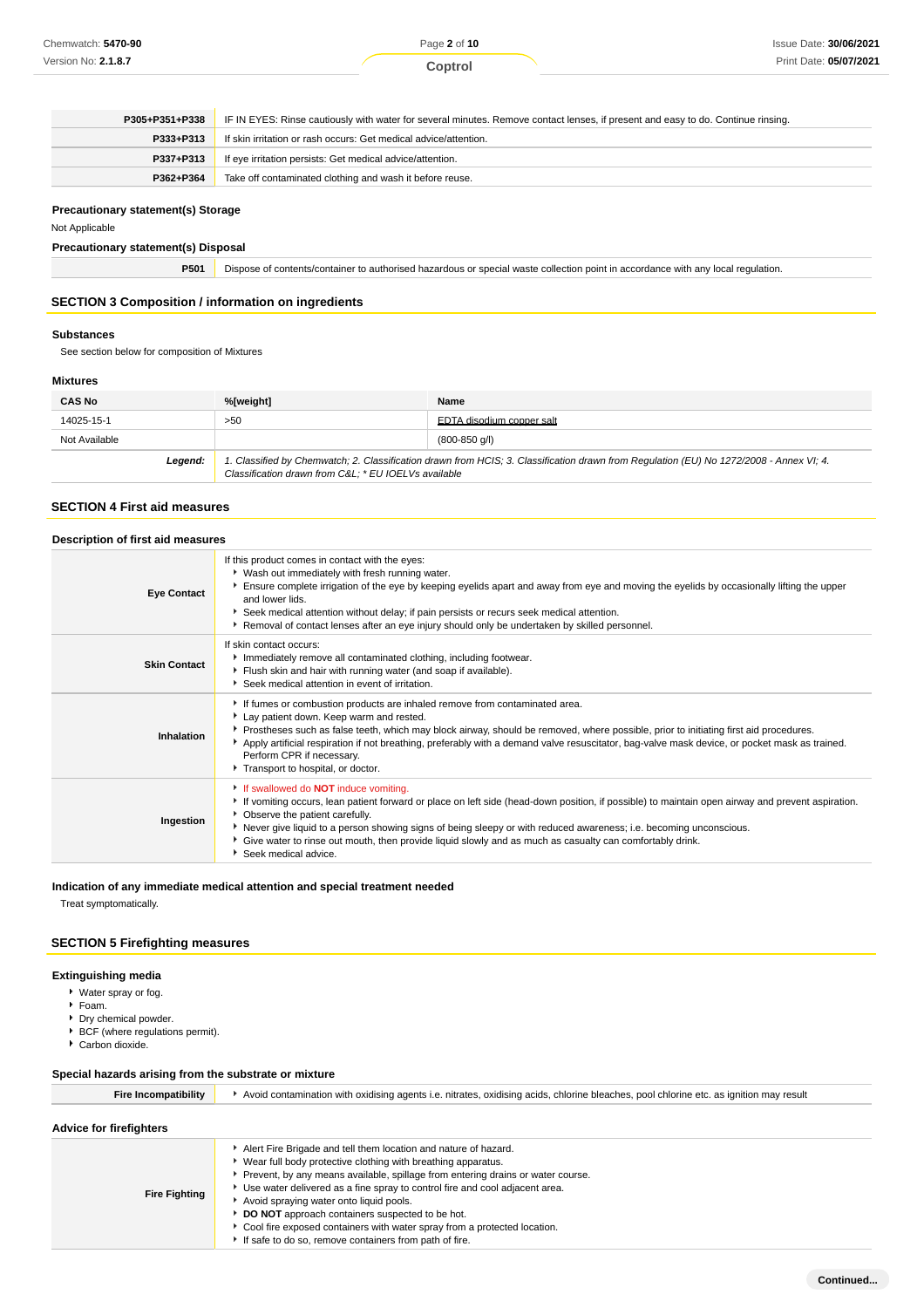| <b>Fire/Explosion Hazard</b> | Combustible.<br>Slight fire hazard when exposed to heat or flame.<br>► Heating may cause expansion or decomposition leading to violent rupture of containers.<br>• On combustion, may emit toxic fumes of carbon monoxide (CO).<br>May emit acrid smoke.<br>Mists containing combustible materials may be explosive.<br>Combustion products include:<br>carbon dioxide (CO2)<br>nitrogen oxides (NOx)<br>metal oxides<br>other pyrolysis products typical of burning organic material.<br>May emit poisonous fumes.<br>May emit corrosive fumes. |
|------------------------------|--------------------------------------------------------------------------------------------------------------------------------------------------------------------------------------------------------------------------------------------------------------------------------------------------------------------------------------------------------------------------------------------------------------------------------------------------------------------------------------------------------------------------------------------------|
| <b>HAZCHEM</b>               | Not Applicable                                                                                                                                                                                                                                                                                                                                                                                                                                                                                                                                   |

## **SECTION 6 Accidental release measures**

**Personal precautions, protective equipment and emergency procedures** See section 8

## **Environmental precautions**

See section 12

## **Methods and material for containment and cleaning up**

| <b>Minor Spills</b> | Remove all ignition sources.<br>Clean up all spills immediately.<br>Avoid breathing vapours and contact with skin and eyes.<br>▶ Control personal contact with the substance, by using protective equipment.<br>• Contain and absorb spill with sand, earth, inert material or vermiculite.<br>▶ Wipe up.<br>• Place in a suitable, labelled container for waste disposal.                                                                                                                                                                                                                                                                                                                                                                                                |
|---------------------|---------------------------------------------------------------------------------------------------------------------------------------------------------------------------------------------------------------------------------------------------------------------------------------------------------------------------------------------------------------------------------------------------------------------------------------------------------------------------------------------------------------------------------------------------------------------------------------------------------------------------------------------------------------------------------------------------------------------------------------------------------------------------|
| <b>Major Spills</b> | Moderate hazard.<br>Clear area of personnel and move upwind.<br>Alert Fire Brigade and tell them location and nature of hazard.<br>• Wear breathing apparatus plus protective gloves.<br>► Prevent, by any means available, spillage from entering drains or water course.<br>No smoking, naked lights or ignition sources.<br>Increase ventilation.<br>Stop leak if safe to do so.<br>Contain spill with sand, earth or vermiculite.<br>Collect recoverable product into labelled containers for recycling.<br>Absorb remaining product with sand, earth or vermiculite.<br>Collect solid residues and seal in labelled drums for disposal.<br>▶ Wash area and prevent runoff into drains.<br>If contamination of drains or waterways occurs, advise emergency services. |

Personal Protective Equipment advice is contained in Section 8 of the SDS.

## **SECTION 7 Handling and storage**

| Precautions for safe handling |                                                                                                                                                                                                                                                                                                                                                                                                                                                                                                                                                                                                                                                                                                                                                                                                                                                                                                                                                                                                                                                        |
|-------------------------------|--------------------------------------------------------------------------------------------------------------------------------------------------------------------------------------------------------------------------------------------------------------------------------------------------------------------------------------------------------------------------------------------------------------------------------------------------------------------------------------------------------------------------------------------------------------------------------------------------------------------------------------------------------------------------------------------------------------------------------------------------------------------------------------------------------------------------------------------------------------------------------------------------------------------------------------------------------------------------------------------------------------------------------------------------------|
| Safe handling                 | <b>DO NOT</b> allow clothing wet with material to stay in contact with skin<br>Avoid all personal contact, including inhalation.<br>▶ Wear protective clothing when risk of exposure occurs.<br>▶ Use in a well-ventilated area.<br>Prevent concentration in hollows and sumps.<br>DO NOT enter confined spaces until atmosphere has been checked.<br>DO NOT allow material to contact humans, exposed food or food utensils.<br>Avoid contact with incompatible materials.<br>When handling, DO NOT eat, drink or smoke.<br>▶ Keep containers securely sealed when not in use.<br>Avoid physical damage to containers.<br>Always wash hands with soap and water after handling.<br>▶ Work clothes should be laundered separately. Launder contaminated clothing before re-use.<br>Use good occupational work practice.<br>• Observe manufacturer's storage and handling recommendations contained within this SDS.<br>Atmosphere should be regularly checked against established exposure standards to ensure safe working conditions are maintained. |
| Other information             | Store in original containers.<br>Keep containers securely sealed.<br>No smoking, naked lights or ignition sources.<br>Store in a cool, dry, well-ventilated area.<br>Store away from incompatible materials and foodstuff containers.<br>▶ Protect containers against physical damage and check regularly for leaks.<br>▶ Observe manufacturer's storage and handling recommendations contained within this SDS.                                                                                                                                                                                                                                                                                                                                                                                                                                                                                                                                                                                                                                       |

### **Conditions for safe storage, including any incompatibilities**

| Suitable container      | ▶ Metal can or drum<br>Packaging as recommended by manufacturer.<br>• Check all containers are clearly labelled and free from leaks. |
|-------------------------|--------------------------------------------------------------------------------------------------------------------------------------|
| Storage incompatibility | Avoid reaction with oxidising agents                                                                                                 |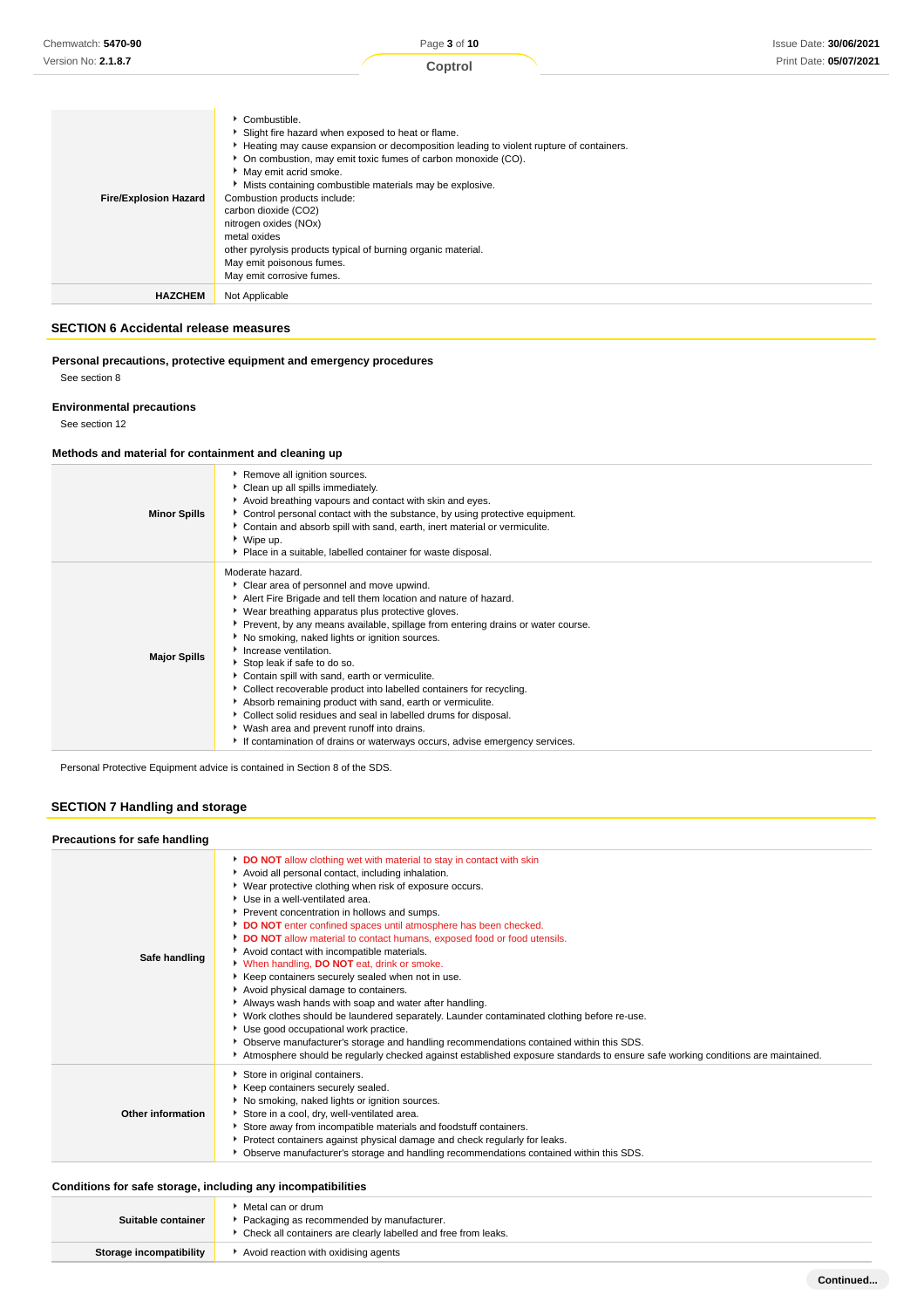## **SECTION 8 Exposure controls / personal protection**

#### **Control parameters**

| <b>Occupational Exposure Limits (OEL)</b> |  |  |
|-------------------------------------------|--|--|
|                                           |  |  |

## **INGREDIENT DATA**

### Not Available

### **Emergency Limits**

| Ingredient                           | TEEL-1                                   | TEEL-2        |                                         | TEEL-3        |  |
|--------------------------------------|------------------------------------------|---------------|-----------------------------------------|---------------|--|
| Coptrol                              | Not Available                            | Not Available |                                         | Not Available |  |
|                                      |                                          |               |                                         |               |  |
| Ingredient                           | <b>Original IDLH</b>                     |               | <b>Revised IDLH</b>                     |               |  |
| EDTA disodium copper salt            | Not Available                            |               |                                         | Not Available |  |
| <b>Occupational Exposure Banding</b> |                                          |               |                                         |               |  |
| Ingredient                           | <b>Occupational Exposure Band Rating</b> |               | <b>Occupational Exposure Band Limit</b> |               |  |

## EDTA disodium copper salt  $E = 50.01$  mg/m<sup>3</sup> **Notes: Cocupational exposure banding is a process of assigning chemicals into specific categories or bands based on a chemical's potency and the system of the system of the system of the system of the system of the syst** adverse health outcomes associated with exposure. The output of this process is an occupational exposure band (OEB), which corresponds to a

range of exposure concentrations that are expected to protect worker health.

### **MATERIAL DATA**

**Exposure controls**

|                            | Engineering controls are used to remove a hazard or place a barrier between the worker and the hazard. Well-designed engineering controls can<br>be highly effective in protecting workers and will typically be independent of worker interactions to provide this high level of protection.<br>The basic types of engineering controls are:<br>Process controls which involve changing the way a job activity or process is done to reduce the risk.<br>Enclosure and/or isolation of emission source which keeps a selected hazard "physically" away from the worker and ventilation that strategically<br>"adds" and "removes" air in the work environment. Ventilation can remove or dilute an air contaminant if designed properly. The design of a<br>ventilation system must match the particular process and chemical or contaminant in use.<br>Employers may need to use multiple types of controls to prevent employee overexposure.<br>Local exhaust ventilation usually required. If risk of overexposure exists, wear approved respirator. Correct fit is essential to obtain adequate<br>protection. Supplied-air type respirator may be required in special circumstances. Correct fit is essential to ensure adequate protection.<br>An approved self contained breathing apparatus (SCBA) may be required in some situations.<br>Provide adequate ventilation in warehouse or closed storage area. Air contaminants generated in the workplace possess varying "escape"<br>velocities which, in turn, determine the "capture velocities" of fresh circulating air required to effectively remove the contaminant.<br>Type of Contaminant:<br>Air Speed:<br>$0.25 - 0.5$ m/s<br>solvent, vapours, degreasing etc., evaporating from tank (in still air).<br>(50-100 f/min.) |                                  |                                     |  |  |
|----------------------------|----------------------------------------------------------------------------------------------------------------------------------------------------------------------------------------------------------------------------------------------------------------------------------------------------------------------------------------------------------------------------------------------------------------------------------------------------------------------------------------------------------------------------------------------------------------------------------------------------------------------------------------------------------------------------------------------------------------------------------------------------------------------------------------------------------------------------------------------------------------------------------------------------------------------------------------------------------------------------------------------------------------------------------------------------------------------------------------------------------------------------------------------------------------------------------------------------------------------------------------------------------------------------------------------------------------------------------------------------------------------------------------------------------------------------------------------------------------------------------------------------------------------------------------------------------------------------------------------------------------------------------------------------------------------------------------------------------------------------------------------------------------------------------------------|----------------------------------|-------------------------------------|--|--|
| Appropriate engineering    | aerosols, fumes from pouring operations, intermittent container filling, low speed conveyer transfers, welding, spray<br>drift, plating acid fumes, pickling (released at low velocity into zone of active generation)                                                                                                                                                                                                                                                                                                                                                                                                                                                                                                                                                                                                                                                                                                                                                                                                                                                                                                                                                                                                                                                                                                                                                                                                                                                                                                                                                                                                                                                                                                                                                                       |                                  | 0.5-1 m/s (100-200<br>$f/min.$ )    |  |  |
| controls                   | direct spray, spray painting in shallow booths, drum filling, conveyer loading, crusher dusts, gas discharge (active<br>generation into zone of rapid air motion)                                                                                                                                                                                                                                                                                                                                                                                                                                                                                                                                                                                                                                                                                                                                                                                                                                                                                                                                                                                                                                                                                                                                                                                                                                                                                                                                                                                                                                                                                                                                                                                                                            |                                  | 1-2.5 m/s (200-500<br>$f/min.$ )    |  |  |
|                            | grinding, abrasive blasting, tumbling, high speed wheel generated dusts (released at high initial velocity into zone of<br>very high rapid air motion).                                                                                                                                                                                                                                                                                                                                                                                                                                                                                                                                                                                                                                                                                                                                                                                                                                                                                                                                                                                                                                                                                                                                                                                                                                                                                                                                                                                                                                                                                                                                                                                                                                      |                                  | $2.5 - 10$ m/s<br>(500-2000 f/min.) |  |  |
|                            | Within each range the appropriate value depends on:                                                                                                                                                                                                                                                                                                                                                                                                                                                                                                                                                                                                                                                                                                                                                                                                                                                                                                                                                                                                                                                                                                                                                                                                                                                                                                                                                                                                                                                                                                                                                                                                                                                                                                                                          |                                  |                                     |  |  |
|                            | Lower end of the range                                                                                                                                                                                                                                                                                                                                                                                                                                                                                                                                                                                                                                                                                                                                                                                                                                                                                                                                                                                                                                                                                                                                                                                                                                                                                                                                                                                                                                                                                                                                                                                                                                                                                                                                                                       | Upper end of the range           |                                     |  |  |
|                            | 1: Room air currents minimal or favourable to capture<br>1: Disturbing room air currents                                                                                                                                                                                                                                                                                                                                                                                                                                                                                                                                                                                                                                                                                                                                                                                                                                                                                                                                                                                                                                                                                                                                                                                                                                                                                                                                                                                                                                                                                                                                                                                                                                                                                                     |                                  |                                     |  |  |
|                            | 2: Contaminants of low toxicity or of nuisance value only.                                                                                                                                                                                                                                                                                                                                                                                                                                                                                                                                                                                                                                                                                                                                                                                                                                                                                                                                                                                                                                                                                                                                                                                                                                                                                                                                                                                                                                                                                                                                                                                                                                                                                                                                   | 2: Contaminants of high toxicity |                                     |  |  |
|                            | 3: Intermittent, low production.                                                                                                                                                                                                                                                                                                                                                                                                                                                                                                                                                                                                                                                                                                                                                                                                                                                                                                                                                                                                                                                                                                                                                                                                                                                                                                                                                                                                                                                                                                                                                                                                                                                                                                                                                             | 3: High production, heavy use    |                                     |  |  |
|                            | 4: Large hood or large air mass in motion                                                                                                                                                                                                                                                                                                                                                                                                                                                                                                                                                                                                                                                                                                                                                                                                                                                                                                                                                                                                                                                                                                                                                                                                                                                                                                                                                                                                                                                                                                                                                                                                                                                                                                                                                    | 4: Small hood-local control only |                                     |  |  |
|                            | Simple theory shows that air velocity falls rapidly with distance away from the opening of a simple extraction pipe. Velocity generally decreases<br>with the square of distance from the extraction point (in simple cases). Therefore the air speed at the extraction point should be adjusted,<br>accordingly, after reference to distance from the contaminating source. The air velocity at the extraction fan, for example, should be a minimum of<br>1-2 m/s (200-400 f/min) for extraction of solvents generated in a tank 2 meters distant from the extraction point. Other mechanical considerations,<br>producing performance deficits within the extraction apparatus, make it essential that theoretical air velocities are multiplied by factors of 10 or<br>more when extraction systems are installed or used.                                                                                                                                                                                                                                                                                                                                                                                                                                                                                                                                                                                                                                                                                                                                                                                                                                                                                                                                                               |                                  |                                     |  |  |
| <b>Personal protection</b> |                                                                                                                                                                                                                                                                                                                                                                                                                                                                                                                                                                                                                                                                                                                                                                                                                                                                                                                                                                                                                                                                                                                                                                                                                                                                                                                                                                                                                                                                                                                                                                                                                                                                                                                                                                                              |                                  |                                     |  |  |
| Eye and face protection    | Safety glasses with side shields.<br>Chemical goggles.<br>Contact lenses may pose a special hazard; soft contact lenses may absorb and concentrate irritants. A written policy document, describing<br>the wearing of lenses or restrictions on use, should be created for each workplace or task. This should include a review of lens absorption<br>and adsorption for the class of chemicals in use and an account of injury experience. Medical and first-aid personnel should be trained in<br>their removal and suitable equipment should be readily available. In the event of chemical exposure, begin eye irrigation immediately and<br>remove contact lens as soon as practicable. Lens should be removed at the first signs of eye redness or irritation - lens should be removed in<br>a clean environment only after workers have washed hands thoroughly. [CDC NIOSH Current Intelligence Bulletin 59], [AS/NZS 1336 or<br>national equivalent]                                                                                                                                                                                                                                                                                                                                                                                                                                                                                                                                                                                                                                                                                                                                                                                                                                |                                  |                                     |  |  |
| <b>Skin protection</b>     | See Hand protection below                                                                                                                                                                                                                                                                                                                                                                                                                                                                                                                                                                                                                                                                                                                                                                                                                                                                                                                                                                                                                                                                                                                                                                                                                                                                                                                                                                                                                                                                                                                                                                                                                                                                                                                                                                    |                                  |                                     |  |  |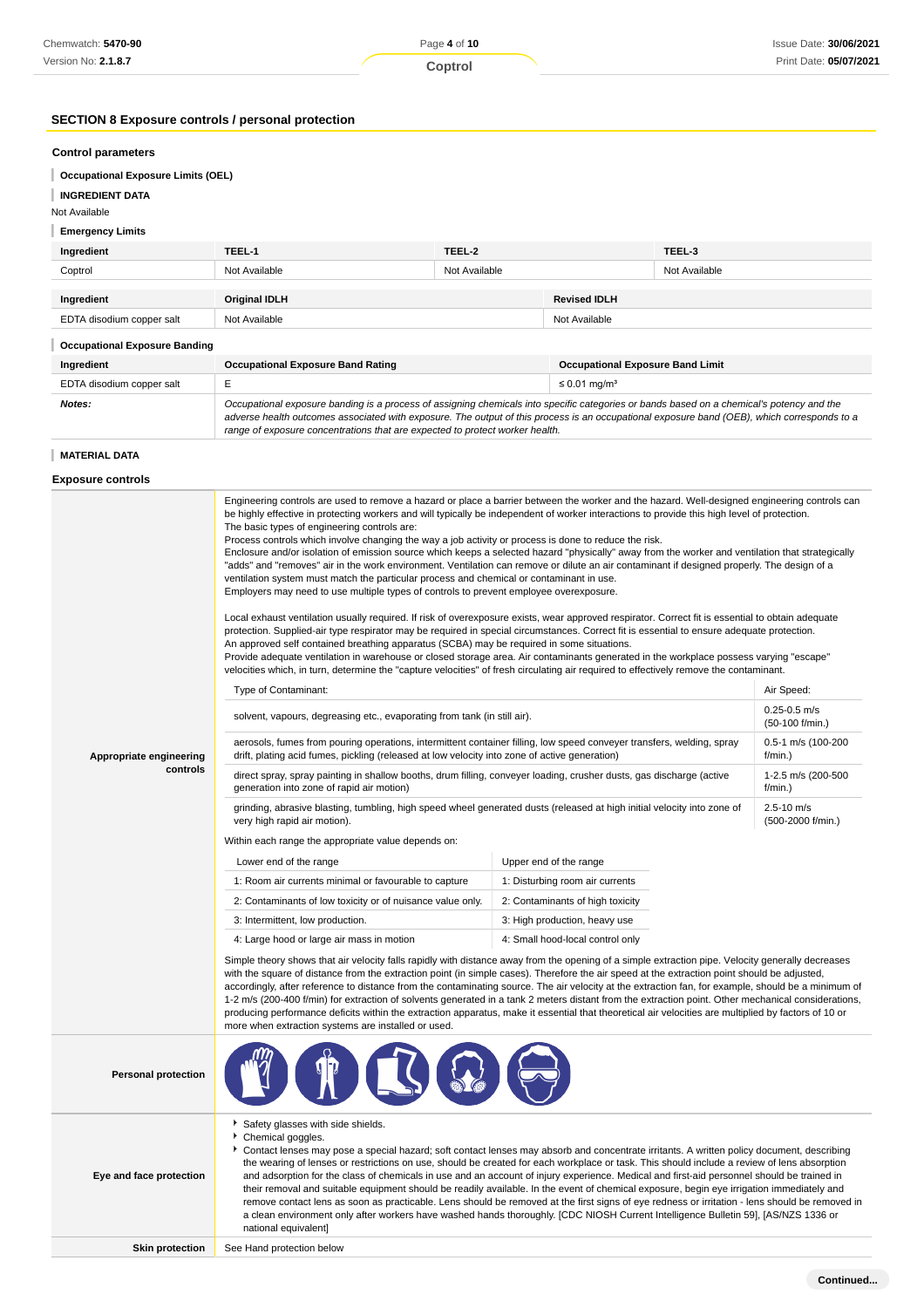| Hands/feet protection  | Vear safety footwear or safety gumboots, e.g. Rubber<br><b>NOTE:</b><br>The material may produce skin sensitisation in predisposed individuals. Care must be taken, when removing gloves and other protective<br>equipment, to avoid all possible skin contact.<br>Contaminated leather items, such as shoes, belts and watch-bands should be removed and destroyed.<br>The selection of suitable gloves does not only depend on the material, but also on further marks of quality which vary from manufacturer to<br>manufacturer. Where the chemical is a preparation of several substances, the resistance of the glove material can not be calculated in advance<br>and has therefore to be checked prior to the application.<br>The exact break through time for substances has to be obtained from the manufacturer of the protective gloves and has to be observed when<br>making a final choice.<br>Personal hygiene is a key element of effective hand care. Gloves must only be worn on clean hands. After using gloves, hands should be<br>washed and dried thoroughly. Application of a non-perfumed moisturiser is recommended.<br>Suitability and durability of glove type is dependent on usage. Important factors in the selection of gloves include:<br>frequency and duration of contact,<br>chemical resistance of glove material,<br>$\cdot$<br>glove thickness and<br>$\cdot$<br>dexterity<br>Select gloves tested to a relevant standard (e.g. Europe EN 374, US F739, AS/NZS 2161.1 or national equivalent).<br>When prolonged or frequently repeated contact may occur, a glove with a protection class of 5 or higher (breakthrough time greater than<br>240 minutes according to EN 374, AS/NZS 2161.10.1 or national equivalent) is recommended.<br>When only brief contact is expected, a glove with a protection class of 3 or higher (breakthrough time greater than 60 minutes according to<br>EN 374, AS/NZS 2161.10.1 or national equivalent) is recommended.<br>Some glove polymer types are less affected by movement and this should be taken into account when considering gloves for long-term<br>use.<br>Contaminated gloves should be replaced.<br>As defined in ASTM F-739-96 in any application, gloves are rated as:<br>Excellent when breakthrough time > 480 min<br>Good when breakthrough time > 20 min<br>$\blacksquare$<br>Fair when breakthrough time < 20 min<br>Poor when glove material degrades<br>For general applications, gloves with a thickness typically greater than 0.35 mm, are recommended.<br>It should be emphasised that glove thickness is not necessarily a good predictor of glove resistance to a specific chemical, as the permeation<br>efficiency of the glove will be dependent on the exact composition of the glove material. Therefore, glove selection should also be based on<br>consideration of the task requirements and knowledge of breakthrough times.<br>Glove thickness may also vary depending on the glove manufacturer, the glove type and the glove model. Therefore, the manufacturers'<br>technical data should always be taken into account to ensure selection of the most appropriate glove for the task.<br>Note: Depending on the activity being conducted, gloves of varying thickness may be required for specific tasks. For example:<br>Thinner gloves (down to 0.1 mm or less) may be required where a high degree of manual dexterity is needed. However, these gloves are<br>only likely to give short duration protection and would normally be just for single use applications, then disposed of.<br>Thicker gloves (up to 3 mm or more) may be required where there is a mechanical (as well as a chemical) risk i.e. where there is abrasion<br>or puncture potential<br>Gloves must only be worn on clean hands. After using gloves, hands should be washed and dried thoroughly. Application of a non-perfumed<br>moisturiser is recommended. |
|------------------------|----------------------------------------------------------------------------------------------------------------------------------------------------------------------------------------------------------------------------------------------------------------------------------------------------------------------------------------------------------------------------------------------------------------------------------------------------------------------------------------------------------------------------------------------------------------------------------------------------------------------------------------------------------------------------------------------------------------------------------------------------------------------------------------------------------------------------------------------------------------------------------------------------------------------------------------------------------------------------------------------------------------------------------------------------------------------------------------------------------------------------------------------------------------------------------------------------------------------------------------------------------------------------------------------------------------------------------------------------------------------------------------------------------------------------------------------------------------------------------------------------------------------------------------------------------------------------------------------------------------------------------------------------------------------------------------------------------------------------------------------------------------------------------------------------------------------------------------------------------------------------------------------------------------------------------------------------------------------------------------------------------------------------------------------------------------------------------------------------------------------------------------------------------------------------------------------------------------------------------------------------------------------------------------------------------------------------------------------------------------------------------------------------------------------------------------------------------------------------------------------------------------------------------------------------------------------------------------------------------------------------------------------------------------------------------------------------------------------------------------------------------------------------------------------------------------------------------------------------------------------------------------------------------------------------------------------------------------------------------------------------------------------------------------------------------------------------------------------------------------------------------------------------------------------------------------------------------------------------------------------------------------------------------------------------------------------------------------------------------------------------------------------------------------------------------------------------------------------------------------------------------------------------------------------------------------------------------------------------------------------------------------------------------------------------------------------------------------------------------------------------------------------------------------------------------------------------------------------------------------------------------------------------------------------------------------------------------------|
| <b>Body protection</b> | See Other protection below                                                                                                                                                                                                                                                                                                                                                                                                                                                                                                                                                                                                                                                                                                                                                                                                                                                                                                                                                                                                                                                                                                                                                                                                                                                                                                                                                                                                                                                                                                                                                                                                                                                                                                                                                                                                                                                                                                                                                                                                                                                                                                                                                                                                                                                                                                                                                                                                                                                                                                                                                                                                                                                                                                                                                                                                                                                                                                                                                                                                                                                                                                                                                                                                                                                                                                                                                                                                                                                                                                                                                                                                                                                                                                                                                                                                                                                                                                                                     |
| Other protection       | • Overalls.<br>P.V.C apron.<br>▶ Barrier cream.<br>Skin cleansing cream.<br>Eye wash unit.                                                                                                                                                                                                                                                                                                                                                                                                                                                                                                                                                                                                                                                                                                                                                                                                                                                                                                                                                                                                                                                                                                                                                                                                                                                                                                                                                                                                                                                                                                                                                                                                                                                                                                                                                                                                                                                                                                                                                                                                                                                                                                                                                                                                                                                                                                                                                                                                                                                                                                                                                                                                                                                                                                                                                                                                                                                                                                                                                                                                                                                                                                                                                                                                                                                                                                                                                                                                                                                                                                                                                                                                                                                                                                                                                                                                                                                                     |

### **Recommended material(s)**

**GLOVE SELECTION INDEX**

Glove selection is based on a modified presentation of the:

 **"Forsberg Clothing Performance Index".** The effect(s) of the following substance(s) are taken into account in the **computergenerated** selection:

Coptrol

| <b>Material</b> | <b>CPI</b> |
|-----------------|------------|
| <b>BUTYL</b>    | A          |
| <b>NEOPRENE</b> | A          |
| <b>VITON</b>    | A          |
| NATURAL RUBBER  | C          |
| <b>PVA</b>      | C          |

\* CPI - Chemwatch Performance Index

A: Best Selection

B: Satisfactory; may degrade after 4 hours continuous immersion

C: Poor to Dangerous Choice for other than short term immersion

**NOTE**: As a series of factors will influence the actual performance of the glove, a final selection must be based on detailed observation. -

\* Where the glove is to be used on a short term, casual or infrequent basis, factors such as "feel" or convenience (e.g. disposability), may dictate a choice of gloves which might otherwise be unsuitable following long-term or frequent use. A qualified practitioner should be consulted.

### **Respiratory protection**

Type A Filter of sufficient capacity. (AS/NZS 1716 & 1715, EN 143:2000 & 149:2001, ANSI Z88 or national equivalent)

Selection of the Class and Type of respirator will depend upon the level of breathing zone contaminant and the chemical nature of the contaminant. Protection Factors (defined as the ratio of contaminant outside and inside the mask) may also be important.

| Required<br>minimum<br>protection factor | Maximum gas/vapour<br>concentration present in air<br>p.p.m. (by volume) | Half-face<br>Respirator      | <b>Full-Face</b><br>Respirator |
|------------------------------------------|--------------------------------------------------------------------------|------------------------------|--------------------------------|
| up to 10                                 | 1000                                                                     | A-AUS/<br>Class <sub>1</sub> | ۰                              |
| up to 50                                 | 1000                                                                     | ۰                            | A-AUS/<br>Class 1              |
| up to 50                                 | 5000                                                                     | Airline *                    | ٠                              |
| up to 100                                | 5000                                                                     | ٠                            | $A-2$                          |
| up to 100                                | 10000                                                                    | ٠                            | $A-3$                          |
| $100+$                                   |                                                                          |                              | Airline**                      |

\* - Continuous Flow \*\* - Continuous-flow or positive pressure demand A(All classes) = Organic vapours, B AUS or B1 = Acid gasses, B2 = Acid gas or hydrogen cyanide(HCN), B3 = Acid gas or hydrogen cyanide(HCN), E = Sulfur dioxide(SO2), G = Agricultural chemicals, K = Ammonia(NH3), Hg = Mercury, NO = Oxides of nitrogen,  $MB =$  Methyl bromide,  $AX =$  Low boiling point organic compounds(below 65 degC)

- Cartridge respirators should never be used for emergency ingress or in areas of unknown vapour concentrations or oxygen content.
- The wearer must be warned to leave the contaminated area immediately on detecting any odours through the respirator. The odour may indicate that the mask is not functioning properly, that the vapour concentration is too high, or that the mask is not properly fitted. Because of these limitations, only restricted use of cartridge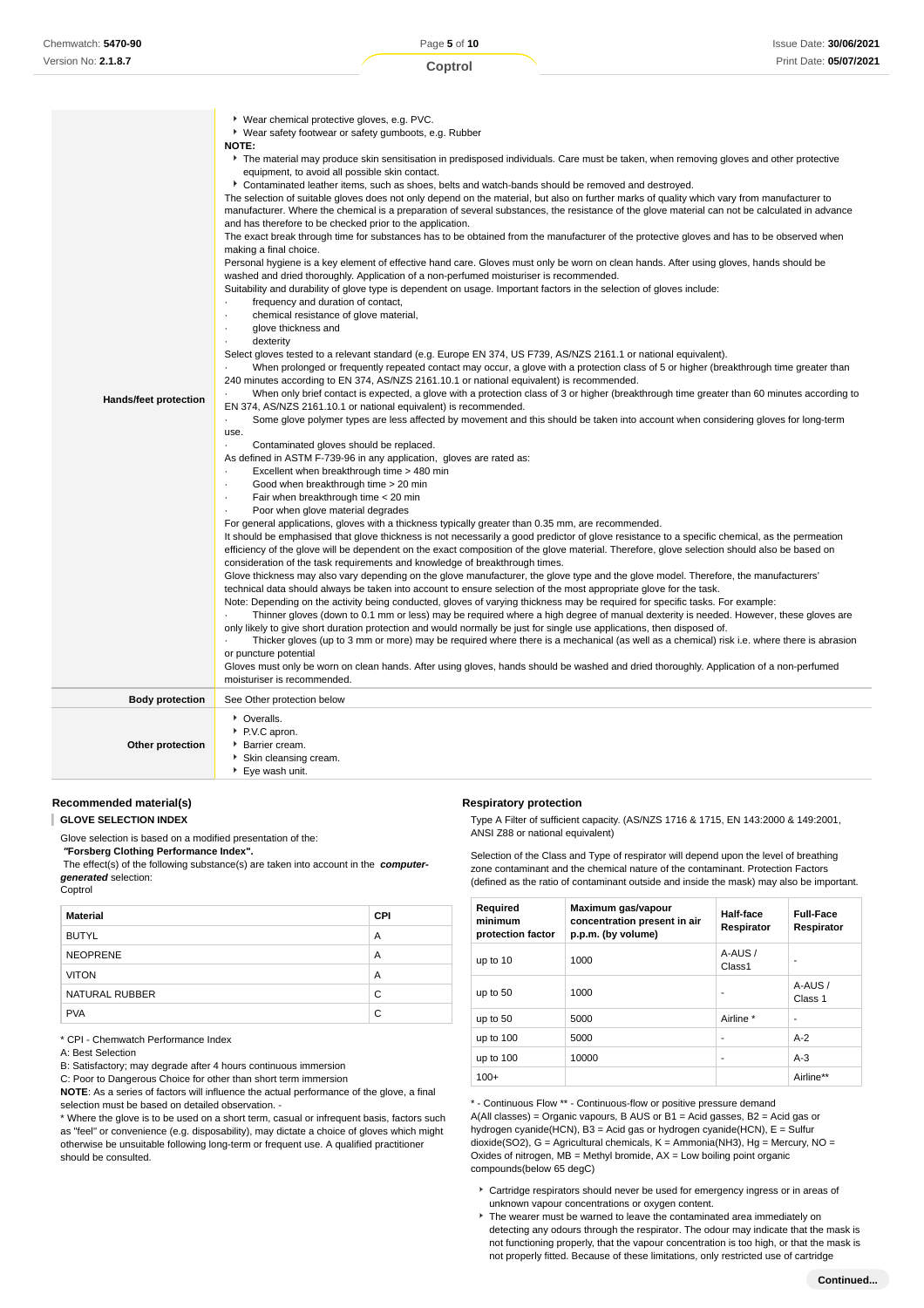respirators is considered appropriate.

Cartridge performance is affected by humidity. Cartridges should be changed after 2 hr of continuous use unless it is determined that the humidity is less than 75%, in which case, cartridges can be used for 4 hr. Used cartridges should be discarded daily, regardless of the length of time used

## **SECTION 9 Physical and chemical properties**

### **Information on basic physical and chemical properties**

| Appearance                                      | Dark blue viscous liquid with subtle odour; miscible with water. |                                            |                |
|-------------------------------------------------|------------------------------------------------------------------|--------------------------------------------|----------------|
|                                                 |                                                                  |                                            |                |
| <b>Physical state</b>                           | Liquid                                                           | Relative density (Water = $1$ )            | 1.25           |
| Odour                                           | Not Available                                                    | Partition coefficient n-octanol<br>/ water | Not Available  |
| <b>Odour threshold</b>                          | Not Available                                                    | Auto-ignition temperature (°C)             | Not Available  |
| pH (as supplied)                                | 9.6                                                              | <b>Decomposition temperature</b>           | Not Available  |
| Melting point / freezing point<br>(°C)          | Not Available                                                    | Viscosity (cSt)                            | Not Available  |
| Initial boiling point and boiling<br>range (°C) | 102                                                              | Molecular weight (g/mol)                   | Not Applicable |
| Flash point (°C)                                | 172                                                              | <b>Taste</b>                               | Not Available  |
| <b>Evaporation rate</b>                         | Not Available                                                    | <b>Explosive properties</b>                | Not Available  |
| Flammability                                    | Not Applicable                                                   | <b>Oxidising properties</b>                | Not Available  |
| Upper Explosive Limit (%)                       | Not Available                                                    | Surface Tension (dyn/cm or<br>$mN/m$ )     | Not Available  |
| Lower Explosive Limit (%)                       | Not Available                                                    | <b>Volatile Component (%vol)</b>           | Not Available  |
| Vapour pressure (kPa)                           | Not Available                                                    | Gas group                                  | Not Available  |
| Solubility in water                             | Miscible                                                         | pH as a solution (%)                       | Not Available  |
| Vapour density (Air = 1)                        | 3.7                                                              | VOC g/L                                    | Not Available  |

## **SECTION 10 Stability and reactivity**

| Reactivity                                 | See section 7                                                                                                                        |
|--------------------------------------------|--------------------------------------------------------------------------------------------------------------------------------------|
| <b>Chemical stability</b>                  | • Unstable in the presence of incompatible materials.<br>▶ Product is considered stable.<br>Hazardous polymerisation will not occur. |
| Possibility of hazardous<br>reactions      | See section 7                                                                                                                        |
| <b>Conditions to avoid</b>                 | See section 7                                                                                                                        |
| Incompatible materials                     | See section 7                                                                                                                        |
| <b>Hazardous decomposition</b><br>products | See section 5                                                                                                                        |

## **SECTION 11 Toxicological information**

### **Information on toxicological effects**

| <b>Inhaled</b>      | The material is not thought to produce respiratory irritation (as classified by EC Directives using animal models). Nevertheless inhalation of<br>vapours, fumes or aerosols, especially for prolonged periods, may produce respiratory discomfort and occasionally, distress.                                                                                                                                                                                                                                                                                                                                                                                                                                                                                                                                                                                                                                                                                                                                                                                                                                                                                                                                                                                                                                                |
|---------------------|-------------------------------------------------------------------------------------------------------------------------------------------------------------------------------------------------------------------------------------------------------------------------------------------------------------------------------------------------------------------------------------------------------------------------------------------------------------------------------------------------------------------------------------------------------------------------------------------------------------------------------------------------------------------------------------------------------------------------------------------------------------------------------------------------------------------------------------------------------------------------------------------------------------------------------------------------------------------------------------------------------------------------------------------------------------------------------------------------------------------------------------------------------------------------------------------------------------------------------------------------------------------------------------------------------------------------------|
| Ingestion           | Accidental ingestion of the material may be damaging to the health of the individual.                                                                                                                                                                                                                                                                                                                                                                                                                                                                                                                                                                                                                                                                                                                                                                                                                                                                                                                                                                                                                                                                                                                                                                                                                                         |
| <b>Skin Contact</b> | Limited evidence exists, or practical experience predicts, that the material either produces inflammation of the skin in a substantial number of<br>individuals following direct contact, and/or produces significant inflammation when applied to the healthy intact skin of animals, for up to four<br>hours, such inflammation being present twenty-four hours or more after the end of the exposure period. Skin irritation may also be present after<br>prolonged or repeated exposure; this may result in a form of contact dermatitis (nonallergic). The dermatitis is often characterised by skin<br>redness (erythema) and swelling (oedema) which may progress to blistering (vesiculation), scaling and thickening of the epidermis. At the<br>microscopic level there may be intercellular oedema of the spongy layer of the skin (spongiosis) and intracellular oedema of the epidermis.<br>The material may accentuate any pre-existing dermatitis condition<br>Open cuts, abraded or irritated skin should not be exposed to this material<br>Entry into the blood-stream through, for example, cuts, abrasions, puncture wounds or lesions, may produce systemic injury with harmful effects.<br>Examine the skin prior to the use of the material and ensure that any external damage is suitably protected. |
| Eye                 | Evidence exists, or practical experience predicts, that the material may cause eye irritation in a substantial number of individuals and/or may<br>produce significant ocular lesions which are present twenty-four hours or more after instillation into the eye(s) of experimental animals.<br>Repeated or prolonged eye contact may cause inflammation characterised by temporary redness (similar to windburn) of the conjunctiva<br>(conjunctivitis); temporary impairment of vision and/or other transient eye damage/ulceration may occur.                                                                                                                                                                                                                                                                                                                                                                                                                                                                                                                                                                                                                                                                                                                                                                             |
| Chronic             | Practical experience shows that skin contact with the material is capable either of inducing a sensitisation reaction in a substantial number of<br>individuals, and/or of producing a positive response in experimental animals.<br>Substances that can cause occupational asthma (also known as asthmagens and respiratory sensitisers) can induce a state of specific airway<br>hyper-responsiveness via an immunological, irritant or other mechanism. Once the airways have become hyper-responsive, further exposure to<br>the substance, sometimes even to tiny quantities, may cause respiratory symptoms. These symptoms can range in severity from a runny nose to<br>asthma. Not all workers who are exposed to a sensitiser will become hyper-responsive and it is impossible to identify in advance who are likely to<br>become hyper-responsive.<br>Substances than can cuase occupational asthma should be distinguished from substances which may trigger the symptoms of asthma in people                                                                                                                                                                                                                                                                                                                    |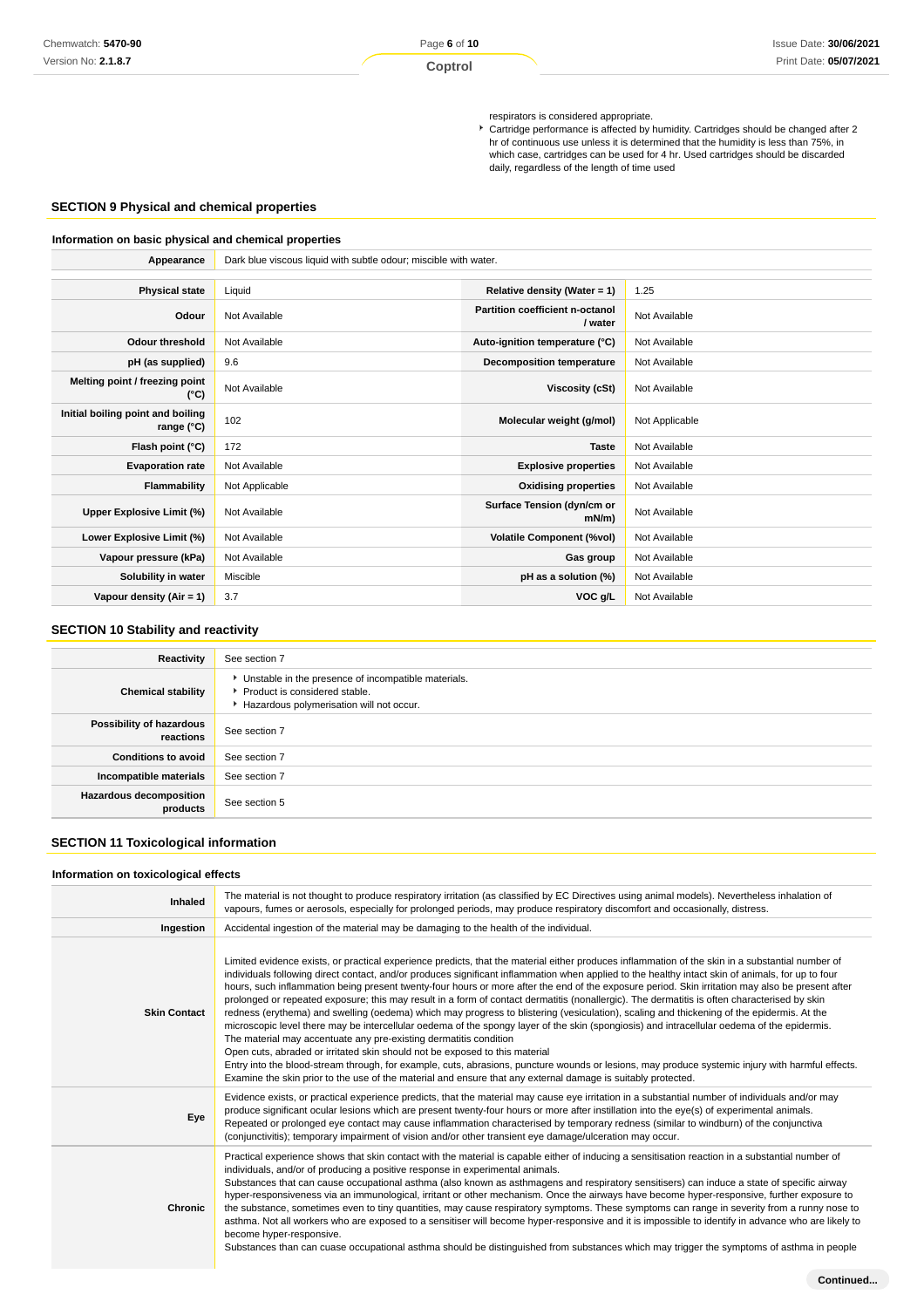|  | with pre-existing air-way hyper-responsiveness. The latter substances are not classified as asthmagens or respiratory sensitisers<br>Wherever it is reasonably practicable, exposure to substances that can cuase occupational asthma should be prevented. Where this is not<br>possible the primary aim is to apply adequate standards of control to prevent workers from becoming hyper-responsive.<br>Activities giving rise to short-term peak concentrations should receive particular attention when risk management is being considered. Health<br>surveillance is appropriate for all employees exposed or liable to be exposed to a substance which may cause occupational asthma and there<br>should be appropriate consultation with an occupational health professional over the degree of risk and level of surveillance.<br>Sequestering agents are occasionally used in therapies for various forms of poisoning and are normally injected intravenously. A systemic<br>reaction known as the "excessive chelation syndrome" consists mainly of malaise, fatigue, thirst and parathesias, followed by chills and fever.<br>Myalgia, headache, anorexia, nausea and occasionally marked urinary frequency and urgency may also occur. Minor reactions resembling those<br>produced by histamine or the common cold are sometimes seen.<br>Parenteral administration of EDTA and its salts in high doses may produce severe renal lesions with tubular necrosis, internal haemorrhage,<br>transient bone marrow depression and life-threatening hypocalcaemia. Prolonged parenteral exposures produce electrolyte imbalance and<br>possible cardiac arrhythmias.<br>Prolonged or repeated skin contact may result in irritation. EDTA and its metal salts do not permeate the cellular membrane to a significant<br>extent; they remain in the extracellular fluid until excreted. (ILO Encyclopaedia)<br>NOTE: Conflicting animal test data is available with regard to the teratogenic potential of EDTA sodium salts. Some data indicate that teratogenic<br>effects may occur at extremely high maternal doses. |
|--|----------------------------------------------------------------------------------------------------------------------------------------------------------------------------------------------------------------------------------------------------------------------------------------------------------------------------------------------------------------------------------------------------------------------------------------------------------------------------------------------------------------------------------------------------------------------------------------------------------------------------------------------------------------------------------------------------------------------------------------------------------------------------------------------------------------------------------------------------------------------------------------------------------------------------------------------------------------------------------------------------------------------------------------------------------------------------------------------------------------------------------------------------------------------------------------------------------------------------------------------------------------------------------------------------------------------------------------------------------------------------------------------------------------------------------------------------------------------------------------------------------------------------------------------------------------------------------------------------------------------------------------------------------------------------------------------------------------------------------------------------------------------------------------------------------------------------------------------------------------------------------------------------------------------------------------------------------------------------------------------------------------------------------------------------------------------------------------------------------------------------------|
|--|----------------------------------------------------------------------------------------------------------------------------------------------------------------------------------------------------------------------------------------------------------------------------------------------------------------------------------------------------------------------------------------------------------------------------------------------------------------------------------------------------------------------------------------------------------------------------------------------------------------------------------------------------------------------------------------------------------------------------------------------------------------------------------------------------------------------------------------------------------------------------------------------------------------------------------------------------------------------------------------------------------------------------------------------------------------------------------------------------------------------------------------------------------------------------------------------------------------------------------------------------------------------------------------------------------------------------------------------------------------------------------------------------------------------------------------------------------------------------------------------------------------------------------------------------------------------------------------------------------------------------------------------------------------------------------------------------------------------------------------------------------------------------------------------------------------------------------------------------------------------------------------------------------------------------------------------------------------------------------------------------------------------------------------------------------------------------------------------------------------------------------|

| Coptrol                   | <b>TOXICITY</b><br>Not Available                                                                                                                                                                                                | <b>IRRITATION</b><br>Not Available |  |
|---------------------------|---------------------------------------------------------------------------------------------------------------------------------------------------------------------------------------------------------------------------------|------------------------------------|--|
| EDTA disodium copper salt | <b>TOXICITY</b><br>dermal (rat) LD50: $>2000$ mg/kg <sup>[1]</sup>                                                                                                                                                              | <b>IRRITATION</b><br>Not Available |  |
|                           | Inhalation(Rat) LC50; $>5.3$ mg/l4h <sup>[1]</sup>                                                                                                                                                                              |                                    |  |
|                           | Oral(Rat) LD50; 830 mg/kg[1]                                                                                                                                                                                                    |                                    |  |
| Legend:                   | 1. Value obtained from Europe ECHA Registered Substances - Acute toxicity 2.* Value obtained from manufacturer's SDS. Unless otherwise<br>specified data extracted from RTECS - Register of Toxic Effect of chemical Substances |                                    |  |

– Data available to make classification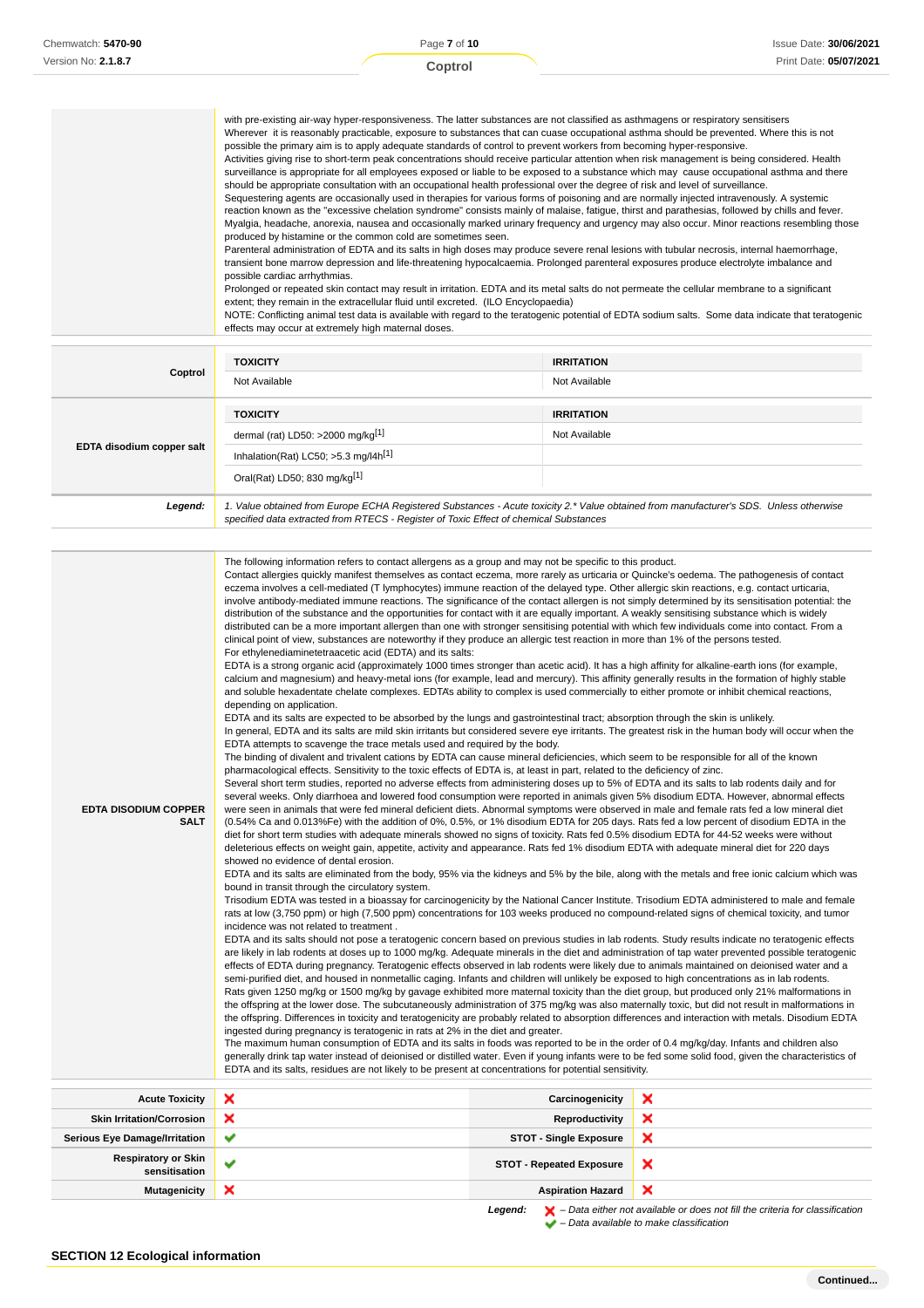### **Toxicity**

|                           | Endpoint                                                                                                                                                                                                                                       | <b>Test Duration (hr)</b> | <b>Species</b>                | Value               | Source           |
|---------------------------|------------------------------------------------------------------------------------------------------------------------------------------------------------------------------------------------------------------------------------------------|---------------------------|-------------------------------|---------------------|------------------|
| Coptrol                   | Not<br>Available                                                                                                                                                                                                                               | Not Available             | Not Available                 | Not<br>Available    | Not<br>Available |
|                           | Endpoint                                                                                                                                                                                                                                       | <b>Test Duration (hr)</b> | <b>Species</b>                | Value               | <b>Source</b>    |
| EDTA disodium copper salt | EC50                                                                                                                                                                                                                                           | 72h                       | Algae or other aguatic plants | $2.77$ mg/l         | 2                |
|                           | LC50                                                                                                                                                                                                                                           | 96h                       | Fish                          | 41 <sub>mq</sub> /l | $\overline{2}$   |
|                           | EC50                                                                                                                                                                                                                                           | 48h                       | Crustacea                     | 100.9mg/l           | $\overline{2}$   |
|                           | NOEC(ECx)                                                                                                                                                                                                                                      | 72h                       | Algae or other aguatic plants | $0.39$ mg/l         | $\overline{2}$   |
| Legend:                   | Extracted from 1. IUCLID Toxicity Data 2. Europe ECHA Registered Substances - Ecotoxicological Information - Aquatic Toxicity 3. EPIWIN Suite                                                                                                  |                           |                               |                     |                  |
|                           | V3.12 (QSAR) - Aquatic Toxicity Data (Estimated) 4. US EPA, Ecotox database - Aquatic Toxicity Data 5. ECETOC Aquatic Hazard Assessment<br>Data 6. NITE (Japan) - Bioconcentration Data 7. METI (Japan) - Bioconcentration Data 8. Vendor Data |                           |                               |                     |                  |

### **DO NOT** discharge into sewer or waterways.

### **Persistence and degradability**

| Ingredient                       | Persistence: Water/Soil    | Persistence: Air |  |
|----------------------------------|----------------------------|------------------|--|
| EDTA disodium copper salt        | <b>HIGH</b><br><b>HIGH</b> |                  |  |
| <b>Bioaccumulative potential</b> |                            |                  |  |
| Ingredient                       | <b>Bioaccumulation</b>     |                  |  |
| EDTA disodium copper salt        | LOW (LogKOW = $-10.2414$ ) |                  |  |
| <b>Mobility in soil</b>          |                            |                  |  |
| Ingredient                       | <b>Mobility</b>            |                  |  |

## **SECTION 13 Disposal considerations**

EDTA disodium copper salt LOW (KOC = 465.2)

| Waste treatment methods      |                                                                                                                                                                                                                                                                                                                                                                                                                                                                                                                                                                                                                                                                                                                                                                                                                                                                                                                                                                                                                                                                                                                                                                                                                                                                                                                                                                                                                                                                 |
|------------------------------|-----------------------------------------------------------------------------------------------------------------------------------------------------------------------------------------------------------------------------------------------------------------------------------------------------------------------------------------------------------------------------------------------------------------------------------------------------------------------------------------------------------------------------------------------------------------------------------------------------------------------------------------------------------------------------------------------------------------------------------------------------------------------------------------------------------------------------------------------------------------------------------------------------------------------------------------------------------------------------------------------------------------------------------------------------------------------------------------------------------------------------------------------------------------------------------------------------------------------------------------------------------------------------------------------------------------------------------------------------------------------------------------------------------------------------------------------------------------|
| Product / Packaging disposal | Legislation addressing waste disposal requirements may differ by country, state and/ or territory. Each user must refer to laws operating in their<br>area. In some areas, certain wastes must be tracked.<br>A Hierarchy of Controls seems to be common - the user should investigate:<br>▶ Reduction<br>Reuse<br>$\blacktriangleright$ Recycling<br>Disposal (if all else fails)<br>This material may be recycled if unused, or if it has not been contaminated so as to make it unsuitable for its intended use. If it has been<br>contaminated, it may be possible to reclaim the product by filtration, distillation or some other means. Shelf life considerations should also be<br>applied in making decisions of this type. Note that properties of a material may change in use, and recycling or reuse may not always be<br>appropriate.<br>DO NOT allow wash water from cleaning or process equipment to enter drains.<br>It may be necessary to collect all wash water for treatment before disposal.<br>In all cases disposal to sewer may be subject to local laws and regulations and these should be considered first.<br>• Where in doubt contact the responsible authority.<br>▶ Recycle wherever possible or consult manufacturer for recycling options.<br>Consult State Land Waste Authority for disposal.<br>Bury or incinerate residue at an approved site.<br>Recycle containers if possible, or dispose of in an authorised landfill. |

## **SECTION 14 Transport information**

| <b>Labels Required</b>  |                                       |  |
|-------------------------|---------------------------------------|--|
| <b>Marine Pollutant</b> | <b>NO</b><br>__                       |  |
| <b>UAZOUEN</b><br>пм    | licable<br>NMt<br><b>TYOL Applica</b> |  |

## **Land transport (ADG): NOT REGULATED FOR TRANSPORT OF DANGEROUS GOODS**

## **Air transport (ICAO-IATA / DGR): NOT REGULATED FOR TRANSPORT OF DANGEROUS GOODS**

## **Sea transport (IMDG-Code / GGVSee): NOT REGULATED FOR TRANSPORT OF DANGEROUS GOODS**

**Transport in bulk according to Annex II of MARPOL and the IBC code**

### Not Applicable

## **Transport in bulk in accordance with MARPOL Annex V and the IMSBC Code**

| <b>Product name</b>       | Group         |
|---------------------------|---------------|
| EDTA disodium copper salt | Not Available |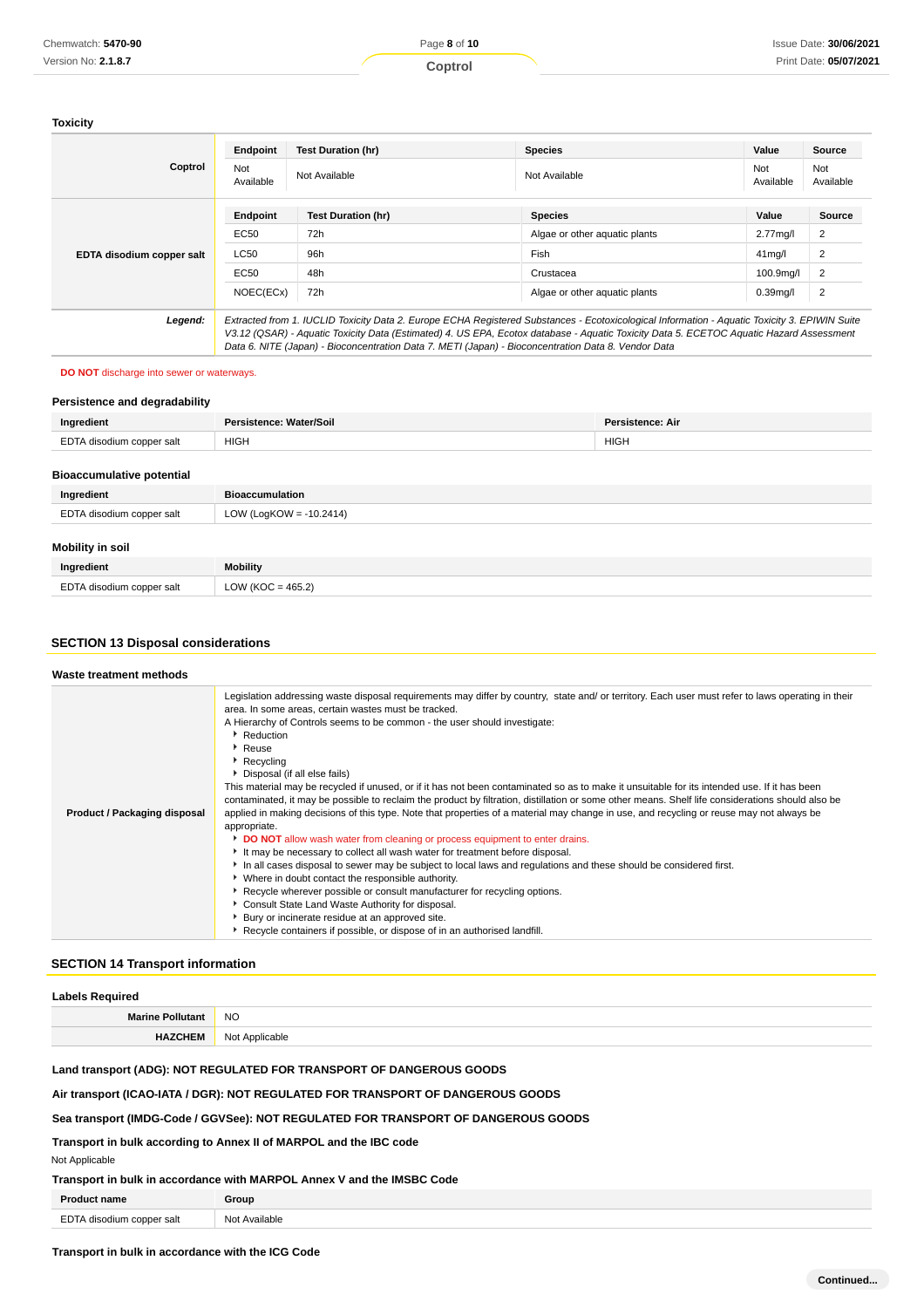| Chemwatch: 5470-90        |               | Page 9 of 10 | Issue Date: 30/06/2021 |
|---------------------------|---------------|--------------|------------------------|
| Version No: 2.1.8.7       |               | Coptrol      | Print Date: 05/07/2021 |
|                           |               |              |                        |
|                           |               |              |                        |
| <b>Product name</b>       | Ship Type     |              |                        |
| EDTA disodium copper salt | Not Available |              |                        |

#### **SECTION 15 Regulatory information**

#### **Safety, health and environmental regulations / legislation specific for the substance or mixture**

#### **EDTA disodium copper salt is found on the following regulatory lists**

Australia Standard for the Uniform Scheduling of Medicines and Poisons (SUSMP) - Schedule 4

Australia Standard for the Uniform Scheduling of Medicines and Poisons (SUSMP) - Schedule 5

Australia Standard for the Uniform Scheduling of Medicines and Poisons (SUSMP) - Schedule 6

Australian Inventory of Industrial Chemicals (AIIC)

## **National Inventory Status**

| <b>National Inventory</b>                          | <b>Status</b>                                                                                                                                                                                            |
|----------------------------------------------------|----------------------------------------------------------------------------------------------------------------------------------------------------------------------------------------------------------|
| Australia - AIIC / Australia<br>Non-Industrial Use | Yes                                                                                                                                                                                                      |
| Canada - DSL                                       | Yes                                                                                                                                                                                                      |
| Canada - NDSL                                      | No (EDTA disodium copper salt)                                                                                                                                                                           |
| China - IECSC                                      | Yes                                                                                                                                                                                                      |
| Europe - EINEC / ELINCS / NLP                      | Yes                                                                                                                                                                                                      |
| Japan - ENCS                                       | Yes                                                                                                                                                                                                      |
| Korea - KECI                                       | Yes                                                                                                                                                                                                      |
| New Zealand - NZIoC                                | Yes                                                                                                                                                                                                      |
| Philippines - PICCS                                | Yes                                                                                                                                                                                                      |
| <b>USA - TSCA</b>                                  | Yes                                                                                                                                                                                                      |
| Taiwan - TCSI                                      | Yes                                                                                                                                                                                                      |
| Mexico - INSQ                                      | No (EDTA disodium copper salt)                                                                                                                                                                           |
| Vietnam - NCI                                      | Yes                                                                                                                                                                                                      |
| Russia - FBEPH                                     | No (EDTA disodium copper salt)                                                                                                                                                                           |
| Legend:                                            | Yes = All CAS declared ingredients are on the inventory<br>No = One or more of the CAS listed ingredients are not on the inventory and are not exempt from listing(see specific ingredients in brackets) |

### **SECTION 16 Other information**

|    | ^^       |
|----|----------|
| аυ | ~~<br>__ |

#### **Other information**

Classification of the preparation and its individual components has drawn on official and authoritative sources as well as independent review by the Chemwatch Classification committee using available literature references.

The SDS is a Hazard Communication tool and should be used to assist in the Risk Assessment. Many factors determine whether the reported Hazards are Risks in the workplace or other settings. Risks may be determined by reference to Exposures Scenarios. Scale of use, frequency of use and current or available engineering controls must be considered.

#### **Definitions and abbreviations**

PC-TWA: Permissible Concentration-Time Weighted Average PC-STEL: Permissible Concentration-Short Term Exposure Limit IARC: International Agency for Research on Cancer ACGIH: American Conference of Governmental Industrial Hygienists STEL: Short Term Exposure Limit TEEL: Temporary Emergency Exposure Limit。 IDLH: Immediately Dangerous to Life or Health Concentrations ES: Exposure Standard OSF: Odour Safety Factor NOAEL :No Observed Adverse Effect Level LOAEL: Lowest Observed Adverse Effect Level TLV: Threshold Limit Value LOD: Limit Of Detection OTV: Odour Threshold Value BCF: BioConcentration Factors BEI: Biological Exposure Index AIIC: Australian Inventory of Industrial Chemicals DSL: Domestic Substances List NDSL: Non-Domestic Substances List IECSC: Inventory of Existing Chemical Substance in China EINECS: European INventory of Existing Commercial chemical Substances ELINCS: European List of Notified Chemical Substances NLP: No-Longer Polymers ENCS: Existing and New Chemical Substances Inventory KECI: Korea Existing Chemicals Inventory NZIoC: New Zealand Inventory of Chemicals PICCS: Philippine Inventory of Chemicals and Chemical Substances TSCA: Toxic Substances Control Act